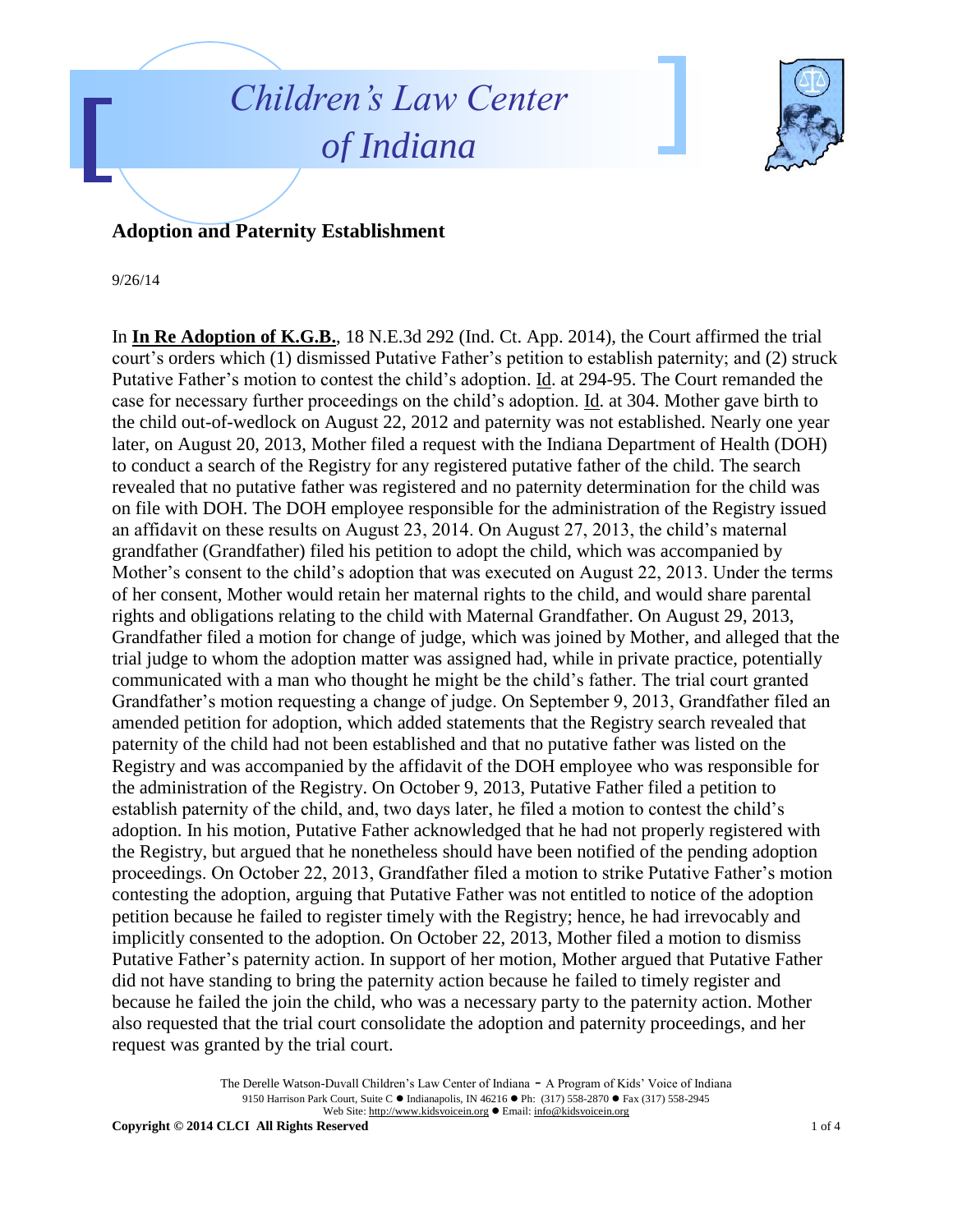On December 19, 2013, the trial court conducted a hearing on the pending motions. During the hearing, counsel for Putative Father conceded that his client had not timely registered with the Registry. At the conclusion of the hearing, the court gave the parties until January 10, 2014, to file any supplemental post-hearing materials. On January 14, 2014, the trial court issued its orders granting Mother's motion to dismiss the paternity case and granting Grandfather's motion to strike Putative Father's motion contesting the adoption. On January 15, 2014, Putative Father filed an amended paternity petition, which styled the caption as being brought as "next friend" for the child. On February 13, 2014, Putative Father filed a motion to correct error, which was denied by the trial court. Putative Father then appealed.

**The Court opined that, because Putative Father failed to timely register with the Registry, he had irrevocably waived his right to notice of the child's adoption; therefore, he had impliedly consented to the adoption and was barred from contesting the adoption.** Id. at 299. The Court, quoting Boyd v. WHTIV, Inc., 997 N.E.2d 1108, 110 (Ind. Ct. App. 2013), observed that " we review the matter de novo when the issue on appeal is purely a question of law." K.G.B. at 296. The Court also reviewed the Indiana Registry, established in 1994, noting inter alia: (1) the purpose of the registry is to provide notice to a putative father that a petition for adoption has been filed; (2) the Registry applies to a putative father whenever an adoption under IC 31-19-2 has been or may be filed regarding a child who may have been conceived by the putative father; and on or before the date the child's mother executes a consent to the child's adoption, the child's mother has not disclosed the name or address, or both, of the putative father to the attorney or agency that is arranging the child's adoption (IC 31-19-5-1(a)); (3) the filing of a paternity action by a putative father does not relieve him from the obligation of registering or the consequences of failing to register unless paternity has been established before the filing of the adoption petition (IC 31-19-5-6); (4) to be entitled to notice of an adoption, a putative father must register with DOH not later than thirty days after the child's birth; or the earlier of the date of the filing of a petition for the (A) child's adoption, or (B) termination of the parent-child relationship between the child and the child's mother; whichever occurs later (IC 31-19-5-12(a)); (5) a putative father who fails to register within the period specified by IC 31-19-5-12 waives notice of an adoption proceeding and the putative father's waiver *constitutes an irrevocably implied consent to the child's adoption* (IC 31- 19-5-18); (6) a putative father whose consent has been implied may not challenge the adoption or establish paternity (IC 31-19-9-13 and -14) (emphasis in opinion). Id. at 297.

Putative Father argued that the trial court abused its discretion in granting Grandfather's motion to strike Putative Father's motion to contest the adoption because the trial court erroneously determined that the statutes on implied consent for failure to register applied to him. Although Father acknowledged that he failed to register timely, he argued that he was entitled to notice of the adoption petition because circumstantial evidence suggested that Mother had disclosed his name or address to the attorney who was arranging the adoption on or before the date she executed her adoption consent. In support of his argument, Putative Father pointed to Grandfather's motion for change of judge, in which Grandfather alleged that, while in private practice, the prior trial court judge had communicated with a man who believed that he might be the child's father. The Court observed that nothing in the record indicated that Putative Father was the man to whom Grandfather revered in his motion for change of judge. Id. at 298. The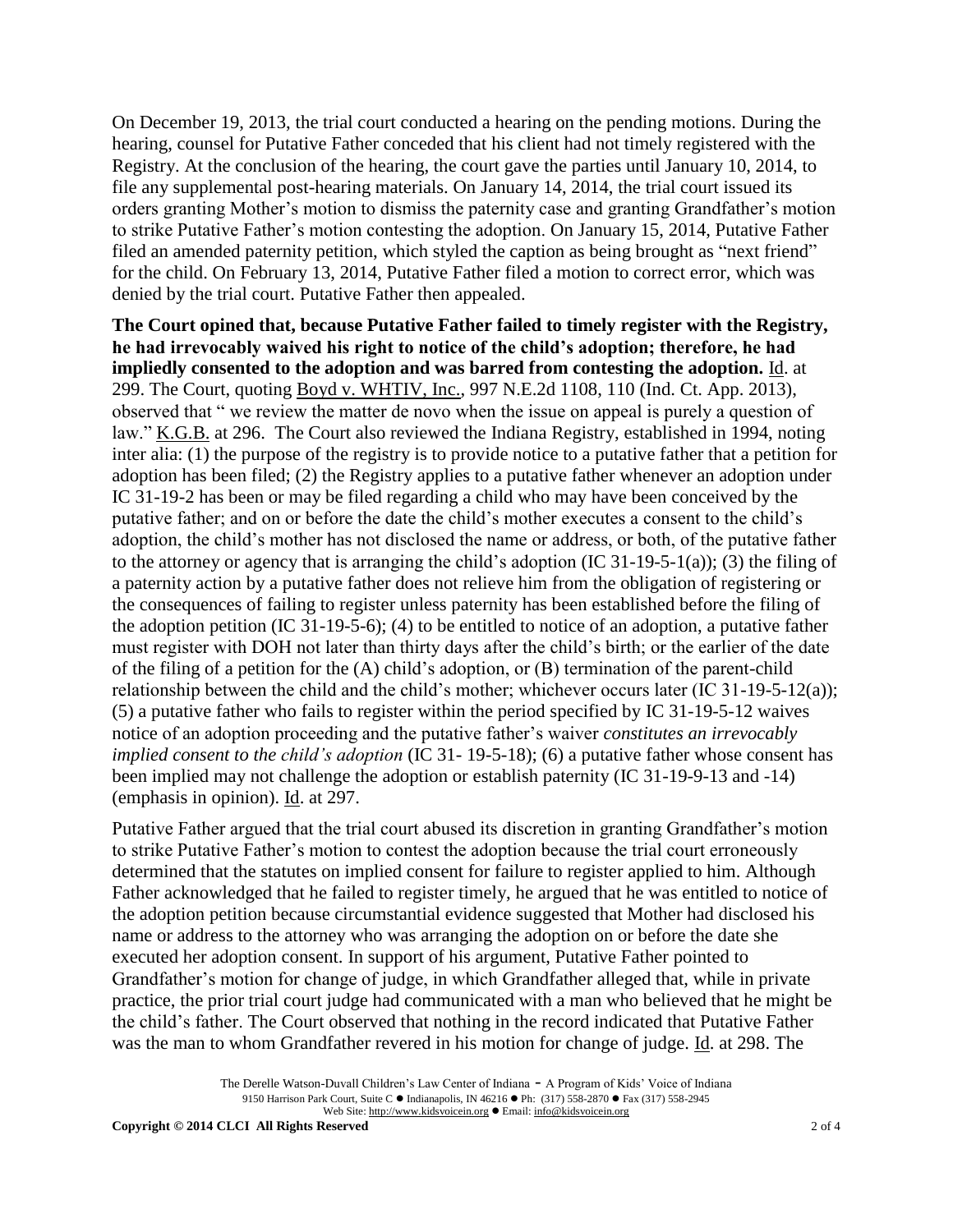Court concluded that the record was insufficient to sustain a reasonable inference that Mother disclosed Putative Father's identity as a potential putative father on or before the date she consented to the child's adoption by Grandfather. Id. at 299. The Court opined that Putative Father was only entitled to notice of Grandfather's adoption petition if Putative Father timely registered with the Registry. Id.

**The Court concluded that Putative Father failed to meet his burden of proving that the challenged statutes were unconstitutional as applied to him.** Id. at 302. Putative Father argued that the challenged statutes were unconstitutional as applied to him because they violated his due process rights under both the United States and Indiana Constitutions. Quoting State Board of Tax Comm'rs. v. Town of St. John, 702 N.E.2d 1034, 1038 (Ind. 1998), the Court observed that "every statute comes before us clothed with the presumption of constitutionality until clearly overcome by a contrary showing. The party challenging the constitutionality of the statute bears the burden of proof, and all doubts are resolved against that party." K.G.B. at 299. The Court noted that Putative Father had correctly cited both Indiana and United States Supreme Court case law for the well established principal that a parent-child relationship is "one of the most valued relationships in our culture" and that a "parent's interest in the care, custody, and control of his or her children is perhaps the oldest of the fundamental liberty interests" (multiple citations omitted). Id. at 300. The Court said that Putative Father had also correctly acknowledged that the U.S. Supreme Court has specifically held that states may limit the rights of putative fathers without violating those principles. Id. The Court looked to Lehr v. Robertson, 463 U.S. 248, 262 103 S. Ct. 2985 (1983), in which the U.S. Supreme Court concluded that a mere biological link between the putative father and the child does not require a State to listen to his opinions regarding the child's best interests unless that putative father takes advantage of the biological connection by forming a relationship with that child. K.G.B. at 300. The K.G.B. Court compared Putative Father's situation to that in Lehr. Id. The Court found that Father failed to demonstrate that he established a substantial relationship with the child or took advantage of any opportunity to participate in the child's life before or even within thirty days after Grandfather filed his petition to adopt the child. Id. Putative Father blamed his failure to participate in the child's life or to attempt to establish paternity on unspecified actions by Mother. In response, the Court cited In Re Paternity of Baby Doe, 734 N.E.2d 281, 285 (Ind. Ct. App. 2000), which noted, with approval, that courts from sister states have placed the responsibility for promptly asserting parental rights on the putative father, even when the child's mother has attempted to prevent the putative father's knowledge of or contact with the child. K.G.B. at 301.

**Because Putative Father impliedly consented to the child's adoption, the Court concluded that, pursuant to IC 31-19-9-14, he was also barred from establishing paternity, and the trial court did not err in dismissing his petition.** Id. at 304. Putative Father also contended that the trial court erred in dismissing his paternity action. The Court observed that, because Mother's motion to dismiss the paternity action referred to matters outside the pleadings, the trial court treated her motion as a motion for summary judgment. Id. at 302. The Court, citing Knoebel v. Clark County Superior Court No. 1, 901 N.E.2d 529, 531-32 (Ind. Ct. App. 2009), said that the party appealing from a summary judgment decision has the burden of persuading the Court that the grant or denial of summary judgment was erroneous. K.G.B. at 302. The Court noted that, where the facts are undisputed and the issue presented is a pure question of law, the Court

The Derelle Watson-Duvall Children's Law Center of Indiana - A Program of Kids' Voice of Indiana 9150 Harrison Park Court, Suite C · Indianapolis, IN 46216 · Ph: (317) 558-2870 · Fax (317) 558-2945 Web Site: http://www.kidsvoicein.org · Email: info@kidsvoicein.org